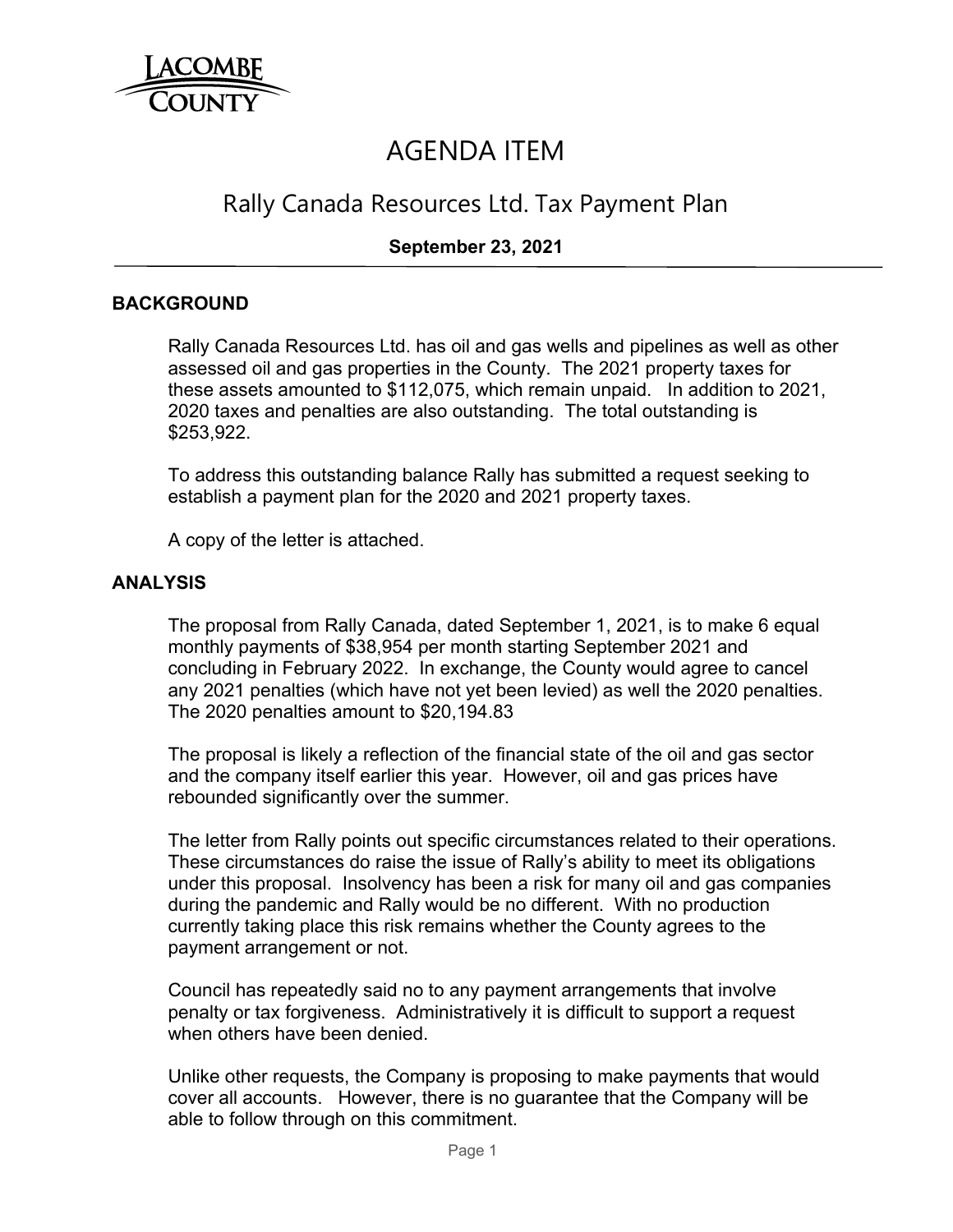

If the County does say no and Rally is not able to resume operations, then the County will have forgone any payments.

The County has identified these tax accounts as "at risk" and has established allowances in the event the 2020 taxes and penalties are not recovered. The 2021 taxes would affect the 2021 financial position of the County.

#### **ALTERNATIVES**

- 1. Approve the request as presented.
- 2. Deny the request.
- 3. Direct Administration on another course of action.

#### **BUDGET IMPLICATIONS**

The County has established allowances to cover the 2020 levies and penalties owed by Rally. There will be risk that the 2021 and penalties are not paid. Whether Rally makes payment or not, the County will continue to deem the company "at risk" and will establish allowances accordingly for 2021.

There is no budget established for these allowances. Allowances are allocated as part of the year end process and applied against the current year operating surplus.

#### **LEGISLATIVE RESPONSIBILITIES**

The Municipal Government Act (MGA) provides Council with the authority to cancel property taxes. Section 347(1) of the MGA states that "if a Council considers it equitable to do so, it may, generally or with respect to a particular taxable property or business or a class of taxable property or business, do one or more of the following, with or without conditions 1) cancel or reduce tax arrears, 2) cancel or refund all or any part of a tax, or 3) defer the collection of a tax".

Section 248(1)(a) of the MGA states that a municipality may only make an expenditure that is included in an operating budget, interim operating budget or capital budget unless otherwise authorized by Council.

#### **PUBLIC PARTICIPATION**

The County's public engagement will be limited to informing the public of Council's decision on this matter as well as communicating Council's decision to Rally Canada Resources Ltd.